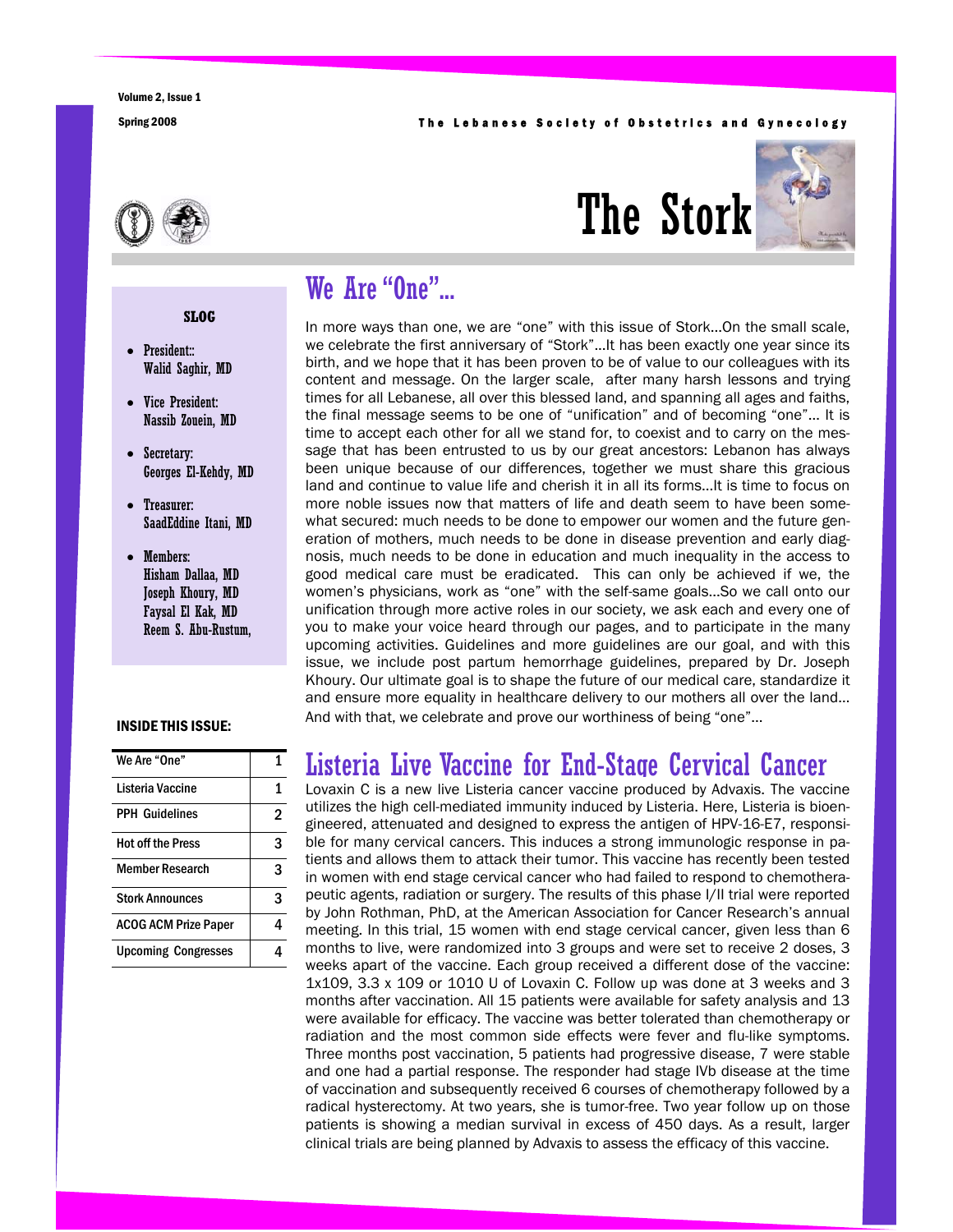# Post Partum Hemorrhage Protocol Using WHO, ACOG, FIGO and CNGOF Protocols

INTRODUCTION: "More than half of all maternal deaths occur within 24 hours of delivery, most commonly from excessive bleeding" (ACOG 2006). Vaginal<br>bleeding in excess of 500 ml after childbirth is defined as postpartum hem

**PREVENTION**: There are 3 main steps to prevention. First, prescribe iron and folate in pregnancy (to prevent anemia), with control of hemoglobin. Second,<br>recognize the risk factors (ACOG):Prolonged, augmented and rapid la delivery of the baby, or ergometrine 0.2mg IM or prostaglandins, perform controlled cord traction, uterine massage and careful examination for tears (FIGO,<br>ACOG, WHO and CNGOF).

COAGULOPATHY: Coagulopathy is both a cause and a result of massive obstetric hemorrhage. It can be triggered by abruptio placenta, fetal death in-utero,<br>eclampsia, amniotic fluid embolism and many other causes. The clinica

Diagnosis: Please refer to Table 1 for the signs and symptoms of the different causes of PPH. Keep in mind that there may be light bleeding if a clot is bloc-<br>king the cervix and the woman is lying on her back. With comple

**GENERAL MANAGEMENT**: Shout for help. Urgently mobilize all available personnel. Make a rapid evaluation of the general condition of the woman including<br>vital signs (pulse, blood pressure, respiration, temperature). Massag effective uterine contractions. Give oxytocin 10 units IM. Start an IV infusion and infuse IV fluids. Catheterize the bladder. Check to see if the placenta has<br>been expelled and make sure it is complete (Table 1). Examine

An atonic uterus fails to contract after delivery. Continue to massage the uterus. Use oxytocic Table 1

-Immediate PPH

**Atonic Uterus:** An atonic uterus fails to contract after delivery. Continue to massage the uterus. Use oxytocic Table 1 drugs which can be given together<br>or sequentially (Table 2). PG should not be given 1V as they may be the remaining placental tissue and assess the clotting status by the bed-<br>side clotting test (failure of a clot to form after 7 minutes or a soft clot<br>that breaks down easily suggests coagulopathy). If bleeding continues i If bleeding continues: perform uterine and utero-ovarian artery ligation (ACOG, WHO, CNOGF), with or without the suturing of the anterior to the posterior to the posterior wall of the uterus (B-Lynch sutures: ACOG 2006). "

**Tears of Vagina, Cervix or Perineum**: Tears of the birth canal are the second most frequent cause of PPH. Tears may coexist with atomic uterus. Postpartum bleeding with a contracted uterus is usually due to a cervical or

**Retained Placenta**: There may be no bleeding with retained placenta. If the us softer and larger than<br>the placenta in the vagina, remove it. Ensure that the bladder is empty.<br>the placenta in the vagina, remove it. Ensure

| -Immediate PPH<br>-Uterus Soft and not contracted                                        | Hypovolemia, tachycardia,<br>postural hypotension, decreased<br>capillary filling | Atonic uterus                          |  |
|------------------------------------------------------------------------------------------|-----------------------------------------------------------------------------------|----------------------------------------|--|
| -Immediate PPH                                                                           | Complete placenta<br>Uterus contracted                                            | Tears of cervix, vagina or<br>perineum |  |
| -Placenta not delivered within<br>30 min after delivery                                  | <b>Immediate PPH</b><br>Uterus contracted                                         | Retained placenta                      |  |
| -Portion of placenta missing or<br>torn membranes with vessels                           | Immediate PPH<br>Uterus contracted                                                | Retained<br>Placental<br>fragments     |  |
| -Fundus not felt abdominally<br>-Slight or intense pain<br>-Hypovolemic Shock            | Inverted<br>apparent<br>uterus<br>at<br>vulva<br><b>Immediate PPH</b>             | <b>Inverted Uterus</b>                 |  |
| -Bleeding more than 24 hrs<br>post partum<br>-Uterus softer and larger than<br>expectecd | Bleeding is variable and<br>foul smelling<br>Anemia                               | Delayed PPH<br>Endometritis            |  |
| -Immediate PPH<br>-Severe abdominal pain                                                 | Shock<br>Tender abdomen<br>Rapid maternal pulse                                   | <b>Ruptured Uterus</b>                 |  |

Hypovolemia, tachycardia,

**nd Signs sometimes** Probable Diagnosis<br>Present

Presenting Symptom and Signs Symptoms and Signs sometimes

**Placenta Accreta**: Very adherent tissue may be placenta acretta. Efforts to extract a placenta that does not separate easily may result in heavy bleeding or uterine perforation which usually requires hysterectomy. In the

Retained Placental Fragments: There may be no bleeding with retained placental fragments. When a portion of the placenta—one or more lobes—is re-<br>tained, it prevents the uterus from contracting effectively. Feel inside the technique described for removal of the retained placenta. Remove placental fragments by hand, ovum forceps or large curette. Note: Very adherent tissue<br>may be partial placenta acretta. Efforts to extract fragments that do

*Inverted Uterus*: The uterus is said to be inverted if it turns inside-out during delivery of the placenta. Reposition immediately. With time, the constricting<br>ring around the inverted uterus becomes more rigid and the ut Table 2

| weight (but not more than 100 mg/ nw or iv slowly or give morphine 0.1 mg/kg bouy weight nin.<br>inversion is corrected. If bleeding continues, assess clotting status using a bedside clotting test.<br>after correcting the inverted uterus. If mecrosis is t                                                                                                                                                                                                                                                                                                                                                                                                                                                                                                                                                                                                                                                                                                                  | NOTC. DO NOT GIVE OXYTOCIC GIUGO GINNI THE<br>Table 2<br>Give a single dose of prophylactic antibiotics |                                                                                                 |                                                                                                                                                                  |                                                           |
|----------------------------------------------------------------------------------------------------------------------------------------------------------------------------------------------------------------------------------------------------------------------------------------------------------------------------------------------------------------------------------------------------------------------------------------------------------------------------------------------------------------------------------------------------------------------------------------------------------------------------------------------------------------------------------------------------------------------------------------------------------------------------------------------------------------------------------------------------------------------------------------------------------------------------------------------------------------------------------|---------------------------------------------------------------------------------------------------------|-------------------------------------------------------------------------------------------------|------------------------------------------------------------------------------------------------------------------------------------------------------------------|-----------------------------------------------------------|
| suspected, perform vaginal hysterectomy. This may<br>require referral to a tertiary care centre.                                                                                                                                                                                                                                                                                                                                                                                                                                                                                                                                                                                                                                                                                                                                                                                                                                                                                 |                                                                                                         | <u>Oxytocin</u>                                                                                 | Ergometrine/<br>Methylergometrine                                                                                                                                | 15-Methyl Prostaglandin F2α                               |
| <b>Delayed (Secondary) PPH:</b> If anemia is severe<br>(hemoglobin less than 7 g/dL or hematocrit less than<br>20%), transfuse and start oral iron and folic acid. If <b>Dose and Route</b><br>there are signs of infection (fever, foul-smelling vagi-)<br>nal discharge), treat for endometritis as prolonged or<br>delayed PPH may be a sign of endometritis. Give<br>oxytocic drugs (Table 2). If the cervix is dilated, ex-<br>plore by hand to remove large clots and placental <b>Continuing Dose</b><br>fragments. If the cervix is not dilated, evacuate to l<br>remove all fragments. Rarely, if bleeding continues,<br>consider uterine and utero-ovarian artery ligation.<br>Perform histological examination of curetting or hys-<br>terectomy specimen if possible, to rule out a tro-<br>phoblastic tumor.<br><b>Conclusion</b> : Alertness, active management of the<br>third stage and being prepared are key to the preven-<br>tion of post partum hemorrhage. |                                                                                                         |                                                                                                 |                                                                                                                                                                  |                                                           |
|                                                                                                                                                                                                                                                                                                                                                                                                                                                                                                                                                                                                                                                                                                                                                                                                                                                                                                                                                                                  |                                                                                                         | IV: Infuse 20U in 1Litre at   IM or IV (slowly): 0.2mg<br>60 drops per minute<br><b>IM: 10U</b> |                                                                                                                                                                  | IM: 0.25 mg<br>Can be given directly into myo-<br>metrium |
|                                                                                                                                                                                                                                                                                                                                                                                                                                                                                                                                                                                                                                                                                                                                                                                                                                                                                                                                                                                  |                                                                                                         | 40 drops per minute                                                                             | IV: Infuse 20U in 1Litre at Repeat 0.2mg IM or IV (slowly)   0.25 mg every 15 minutes<br>every 4 hours<br>If required give 0.2 mg IM or IV<br>slowly every 4 hrs |                                                           |
|                                                                                                                                                                                                                                                                                                                                                                                                                                                                                                                                                                                                                                                                                                                                                                                                                                                                                                                                                                                  | <b>Maximum Dose</b>                                                                                     | Not more than 3L of IV 5 doses (total 1.0 mg)<br>fluids containing Oxytocin                     |                                                                                                                                                                  | 8 doses (total 2mg)                                       |
|                                                                                                                                                                                                                                                                                                                                                                                                                                                                                                                                                                                                                                                                                                                                                                                                                                                                                                                                                                                  | Precautions and<br>Contraindications                                                                    | Do not give as an IV bolus<br>Water intoxication with<br>large volumes                          | Preeclampsia, hypertension, heart Asthma<br>disease<br>Can cause nausea and vomiting                                                                             |                                                           |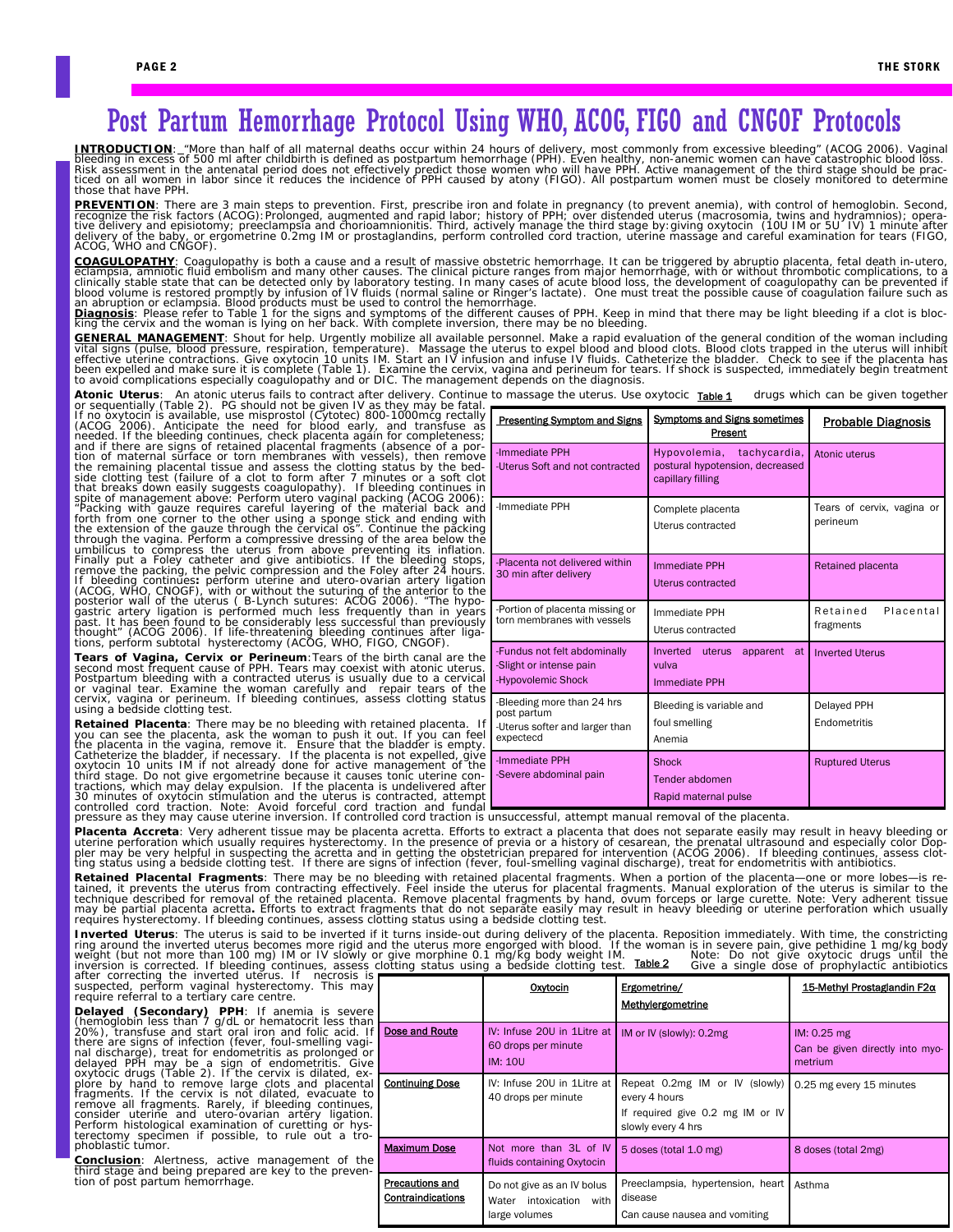# Hot off the Press...

#### Respiratory Mobidity After Elective Cesareans

Hansen, BMJ 2008; 336 (7635): 85-7

A large cohort study has added to the evidence suggesting that elective cesarean section at term is associated with an increased risk of respiratory morbidity, and has led to call for postponing elective cesareans to 39 weeks' gestation in order to minimize risks.

Researchers at Aarhus University Hospital, Denmark, studied prospectively collected data on 34,458 live-born babies without malformations, and with gestational ages of 37-41 completed weeks, who were delivered at the center in the period 1998-2006.

Of these 34,458 newborns, a total of 2,687 were delivered by elective cesarean section. The remaining 31,771 were intended to be delivered vaginally, although 2,877 were ultimately delivered by emergency cesarean section.

The incidence of respiratory morbidity- defined as the newborn being admitted to hospital immediately after delivery, and being diagnosed by neonatologists as having any respiratory distress, transient tachypnea of the newborn, or persistent pulmonary hypertension of the newborn- was 4.2 intensive care unit (NICU) and respiratory distress. percent among newborns delivered by elective cesarean and 1.5 percent "In our population, if elective cesarean delivery were planned for beyond among newborns not delivered by elective cesarean.

Analyzed by completed week of gestation, and compared with newborns intended for vaginal delivery, the odds ratios for respiratory morbidity among newborns delivered by elective cesarean section were: 3.9 (95% CI 2.4-6.5) for 37 weeks' gestation, 3.0 (95% CI 2.1-4.3) for 38 weeks' gestation, 1.9 (95% CI 1.2-3.0) for 39 weeks' gestation, 0.9 (95% CI 0.2-3.8; non -significant) for 40 weeks' gestation, 1.4 (95% CI 0.2-11.0; non-significant) for 41 weeks' gestation

A similar pattern was seen for serious respiratory morbidity- defined as requiring treatment for 3 or more days with continuous oxygen supplementation, nasal continuous positive airway pressure, or any period of mechanical ventilation- but with higher odd ratios. At 37 weeks' gestation, for example, the odds ratio for serious respiratory morbidity was 5.0 (95% CI 1.6- 16.0) among newborns delivered by elective cesarean compared with newborns intended for vaginal delivery.

In addition, the findings of the study were unchanged after excluding pregnancies complicated by diabetes, preeclampsia, intra-uterine growth restriction, or by breech presentation. The researchers say in their paper: "Babies delivered by elective cesarean section at 37 to 39 weeks' gestation are at two-fold to four-fold increased risk of respiratory morbidity compared with babies delivered by intended vaginal delivery". This is consistent with the findings of increased risks in previous studies.The authors concluded: "Our results also suggest a significant reduction in neonatal respiratory morbidity may be obtained if elective cesarean section is postponed to 39 weeks' gestation. This information should be taken into consideration by women contemplating an elective cesarean section and by the obstetricians counseling them".

#### Delaying Elective Cesarean Reduces Neonatal Morbidity

#### Yee, Obstet Gynecol 2008; 111 (4): 823-8

Researchers recommend delaying elective cesarean delivery beyond 37 weeks' gestation, if possible, to reduce the risk of admission to neonatal

270 days (38 weeks) of gestation, the risk of respiratory distress could be reduced by 50 percent and NICU admission by approximately 40 percent in these neonates", report Wendy Yee and colleagues from the University of Calgary in Alberta, Canada. The researchers reviewed the medical charts of 1,193 mother-infant pairs. Infants born at 36 weeks or more and weighing 2,500 grams or more were included. Overall, 13.1 percent of infants delivered by elective cesarean were admitted to NICU, compared with 7.3 percent of all infants delivered vaginally in the preceding year. The most common admitting diagnosis to the NICU was respiratory distress, 126 of 156 (80%). Male gender was a significant risk factor for admission to the NICU or respiratory distress (OR 1.82, 95% CI 1.27-2.60 & OR 1.98, 95% CI 1.32- 2.95, respectively). The team's analysis indicated that a 1-day advancement in gestational age could reduce the risk for respiratory distress by 7 percent.

Yee et al note that waiting for symptomatic contractions or ruptured membranes before carrying out cesarean delivery did not offer any additional protection against NICU admission or respiratory distress.

# Stork Announces. . .Stork Announces…Stork Announces

### Boston IVF Handbook on Infertility

A Practical Guide for Practitioners Who Care for Infertile Couples

Steven R Bayer, Michael M Alper, and Alan S Penzias, Boston IVF, Harvard Medical School, Waltham, MA, USA. March 2007. 264 pp. ISBN13: 978-0-415-39432-1

Based on the gold-standard procedures and protocols developed and used at Boston IVF, the Boston IVF Handbook of Infertility presents a coherent and structured apuseful consent and history forms. Also included is a chaprent pregnancy loss, ethics, and quality management.

### SLOG Seminar on Menopausal Health

Mark your calendars for July 3 at the Metropolitan Hotel Beirut. Details to be given by Algorithm.

### Member Research

A recent study, conducted by researchers at the American University of Beirut and published in the January 2008 issue of BJOG, assessed the effect of narghile smoking on the weight of newborns. Data were retrospectively collected on consecutive singleton newborns delivered from the period August 2000 to August 2003 in six major hospitals in the Greater Beirut area. A total of 378 exclusive narghile smokers (4.4%) were compared to proach to the infertile couple. The book includes all that 929 cigarette smokers and 7201 non-smokers. Multiparas were gynecologists & reproductive endocrinologists need to significantly more likely to smoke cigarettes or narghile. Mothers evaluate and treat infertility in both women and men. Both smoking narghile more than once per day were at 2.4 increased clinical and laboratory techniques are included as well as odds of having low birth weight infants compared to nonsmoking mothers (OR 2.4; 95% CI 1.2 - 5.0) after adjusting for ter on preconception care as guidance for couples con- confounding variables. This occurred despite a similar mean birth templating a pregnancy. New chapters for this revised and weight in both groups. No difference was noted between women enlarged edition include sections on endometriosis, recur- smoking narghile in the first trimester and those initiating smoking in subsequent trimesters regarding low birth weight.

> Tamim H, Yunis K, Chemaitelly H, Alameh M, Nassar AH. Effect of narghile on fetal birth weight. *BJOG* 2008 Jan;115 (1):91-7.